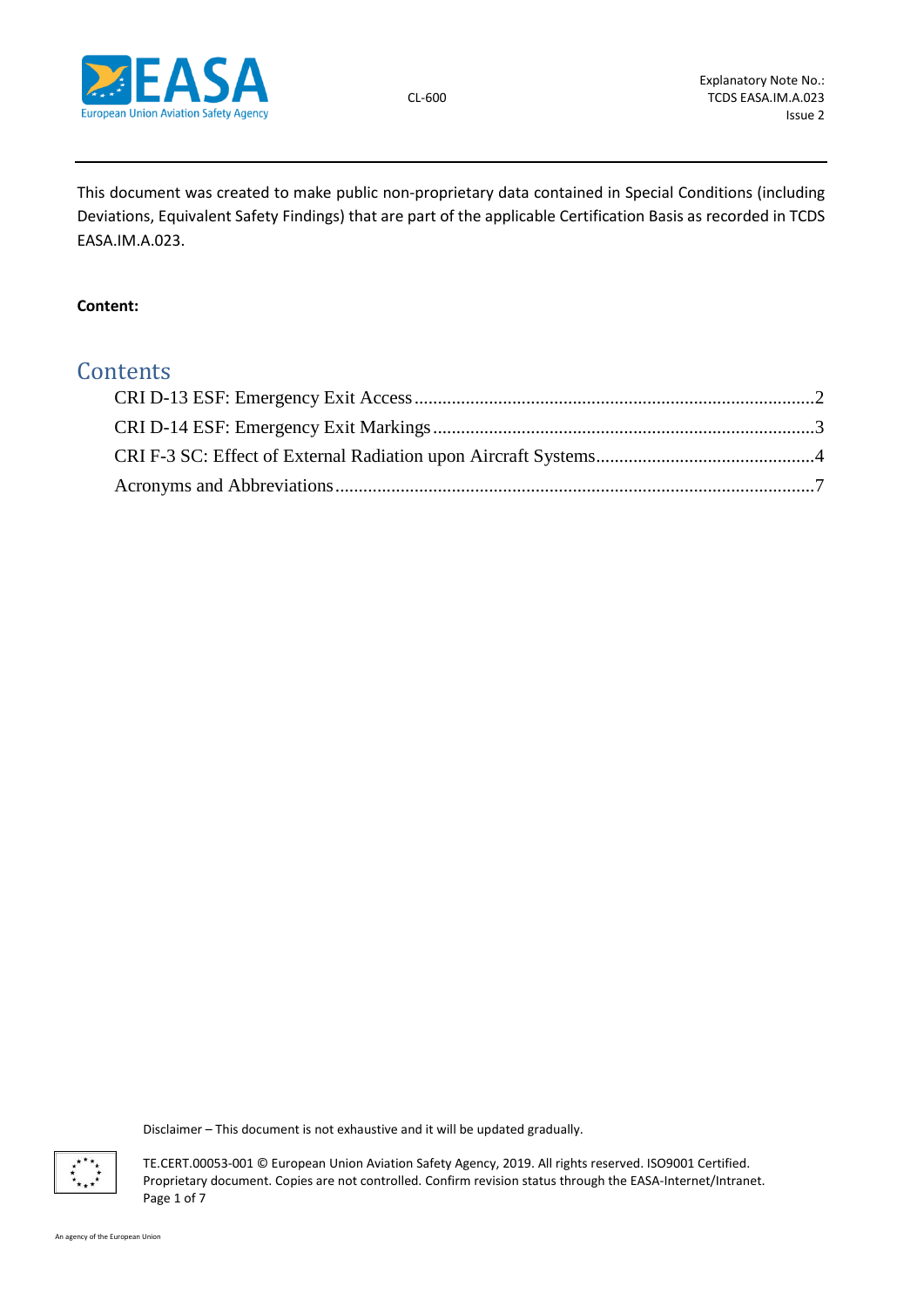

<span id="page-1-0"></span>

| <b>CRI D-13 ESF: Emergency Exit Access</b> |                         |  |  |
|--------------------------------------------|-------------------------|--|--|
| APPLICABILITY:                             | Regional Jet Series 100 |  |  |
| REQUIREMENTS:                              | JAR 25.813(c)(1)        |  |  |
| ADVISORY MATERIAL:                         | N/A                     |  |  |

# Problem:

FAR/JAR 25.813(c)(1) requires that the projected opening of the exit provided may not be obstructed and there must be no interference in opening the exit by seats, berths, or other protrusions...

The cushion of the seat adjacent to the overwing Type III exit protrudes into the projected opening of the exit. This protrusion is limited to approximately 0.75 inches at the forward lip of the cushion. Canadair believes that this protrusion does not cause an obstruction to exiting passengers as required by this subparagraph. The cushion is easily compressible by weight of the passengers and does not interfere with the opening of the exit.

In addition, the exit vertical dimension exceeds the required opening.

FAR 25.813(c)(1) requires that there be no obstruction of the projected opening of each Type III or Type IV exit, for a distance not less than the width of the narrowest installed passenger seat. The proposed CL-600- 2B19 configuration includes a seat cushion adjacent to the overwing Type III exit that protrudes into the projected opening approximately 0.75 inches.

Canadair contend that the protruding cushion does not constitute an obstruction because it is easy compressible and it does not interfere with the opening of the exit.

## Equivalent Safety Finding:

To evaluate the Canadair request for a finding of equivalent safety, the following will be required:

- 1. Drawing showing the exit opening, including step up and step down distances and the profile of the cushion intrusion.
- 2. Confirmation that the cushion is readily compressible as defined in FAA AC 25-17, paragraph (b)(13), page 88.
- 3. Verification by Transport Canada that this cushion intrusion does not interfere with the operation of the exit when opened from inside and outside the aeroplane.

Disclaimer – This document is not exhaustive and it will be updated gradually.



TE.CERT.00053-001 © European Union Aviation Safety Agency, 2019. All rights reserved. ISO9001 Certified. Proprietary document. Copies are not controlled. Confirm revision status through the EASA-Internet/Intranet. Page 2 of 7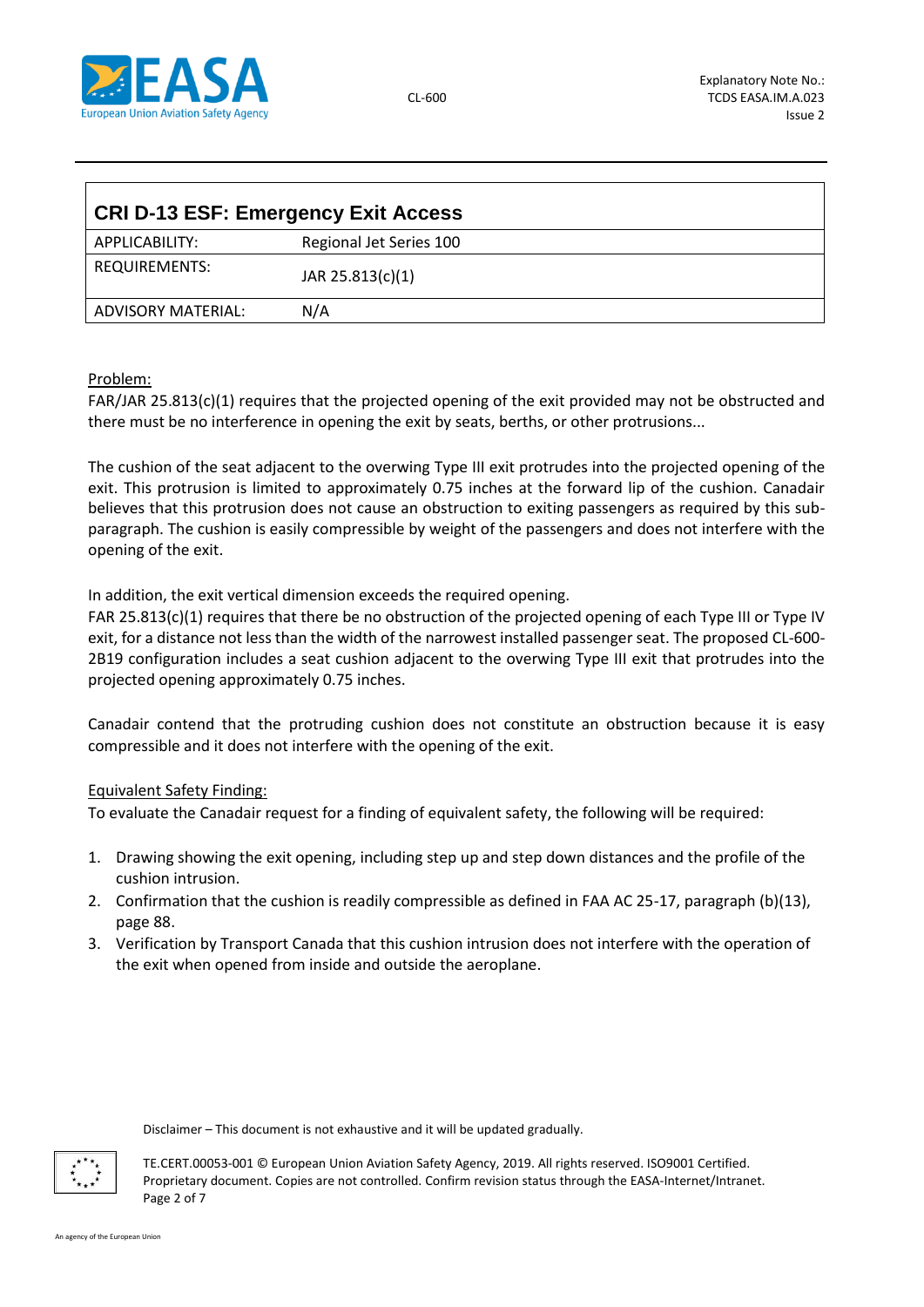

<span id="page-2-0"></span>

| <b>CRI D-14 ESF: Emergency Exit Markings</b> |                         |  |  |
|----------------------------------------------|-------------------------|--|--|
| APPLICABILITY:                               | Regional Jet Series 100 |  |  |
| REQUIREMENTS:                                | JAR 25.811(d)(2)        |  |  |
| ADVISORY MATERIAL:                           | N/A                     |  |  |

# Problem:

FAR/JAR 25.811(d)(2) requires a passenger emergency exit marking sign next to each passenger emergency exit.

The CL-600-2B19 design does not incorporate such a sign for the main entry door. Canadair have requested an equivalent safety finding on the basis of the close proximity of the passenger emergency exit locator sign to this door.

# Equivalent Safety Finding:

Transport Canada will consider Canadair's request for a finding of equivalent safety provided it can be established that the location of the exit sign provided for compliance with FAR 25.811 (d)(1), including its proximity to the passenger entry door is such that this single sign can serve the functions of both paragraph (d)(1) and (d)(2). If the resulting configuration is acceptable this single sign shall meet the requirements of FAR 25.812(1)(2).

Canadair is requested to submit a drawing detailing the exit signs in the vicinity of the passenger entry door. This drawing should identify which sign is being offered in lieu of the required by FAR 25.811(d)(2). This drawing and an inspection of the installation shall constitute the basis for the Transport Canada finding.

JAA accepts the Finding of Equivalent Safety however requires that an additional self-illuminating exit sign is to be provided at the main passenger door (Canadair Mod. No. 601R-60032).

Disclaimer – This document is not exhaustive and it will be updated gradually.



TE.CERT.00053-001 © European Union Aviation Safety Agency, 2019. All rights reserved. ISO9001 Certified. Proprietary document. Copies are not controlled. Confirm revision status through the EASA-Internet/Intranet. Page 3 of 7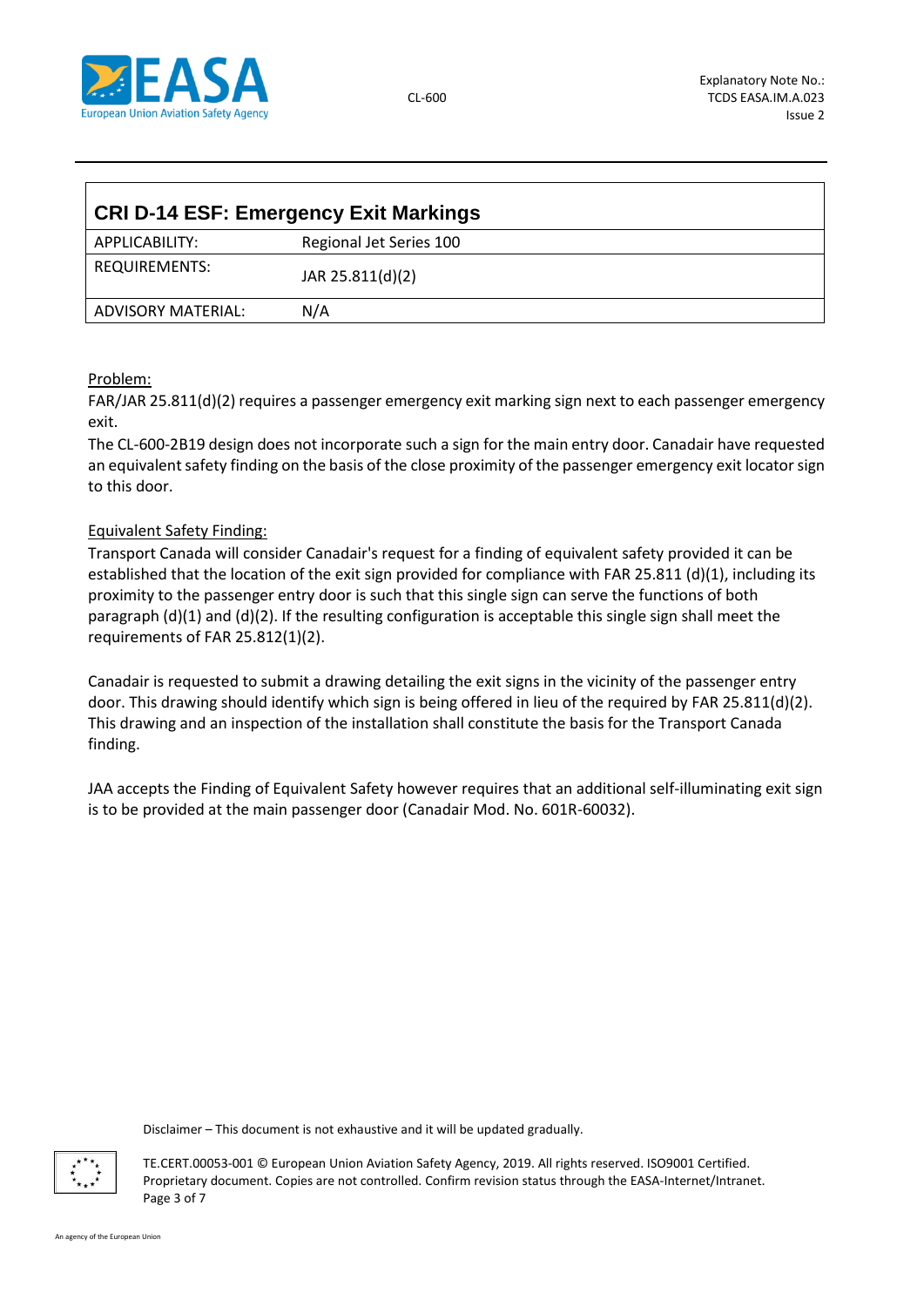

<span id="page-3-0"></span>

| <b>CRI F-3 SC: Effect of External Radiation upon Aircraft Systems</b> |                                   |  |  |  |
|-----------------------------------------------------------------------|-----------------------------------|--|--|--|
| APPLICABILITY:                                                        | CL-600-2B19                       |  |  |  |
| REQUIREMENTS:                                                         | JAR 25.1309(a)(b), JAR 25.1431(a) |  |  |  |
| ADVISORY MATERIAL:                                                    | JAA/CERT/25-POL                   |  |  |  |

# Problem:

Recent experience has shown that radiated transmissions from civil or military stations may cause interference with various flight systems (e.g. flight or engine controls), such as to cause system loss or malfunction which can hazard the aircraft.

- (a) Each system whose failure to function properly would prevent the continued safe flight and landing of the aircraft, must be designed and installed to ensure that the airplane operation is not affected during and after exposure to external radiations.
- (b) Each system whose failure to function properly would reduce the capability of the aircraft or the ability of the flight crew to cope with adverse operating conditions, must be designed and installed to ensure that it can perform its intended function after exposure to external radiations.

The external threat frequency bands and corresponding average and peak levels that shall be used are defined in the Table 1 & 2 to this CRI.

## Special Condition:

- (a) Each system whose failure to function properly would prevent the continued safe flight and landing of the aircraft, must be designed and installed to ensure that the airplane operation is not affected during and after exposure to external radiations.
- (b) Each system whose failure to function properly would reduce the capability of the aircraft or the ability of the flight crew to cope with adverse operating conditions, must be designed and installed to ensure that it can perform its intended function after exposure to external radiations.

The external threat frequency bands and corresponding average and peak levels that shall be used are defined in the Table 1 & 2 to this CRI.

## AMC:

(a) The aeroplane systems and associated components, considered separately and in relation to other systems, must be designed and installed so that (see draft AMJ 25.1317 dated 17 January 1992):

> (1) Each system that performs a critical or essential function is not adversely affected when the aeroplane is exposed to the Normal HIRF Environment.

Disclaimer – This document is not exhaustive and it will be updated gradually.



TE.CERT.00053-001 © European Union Aviation Safety Agency, 2019. All rights reserved. ISO9001 Certified. Proprietary document. Copies are not controlled. Confirm revision status through the EASA-Internet/Intranet. Page 4 of 7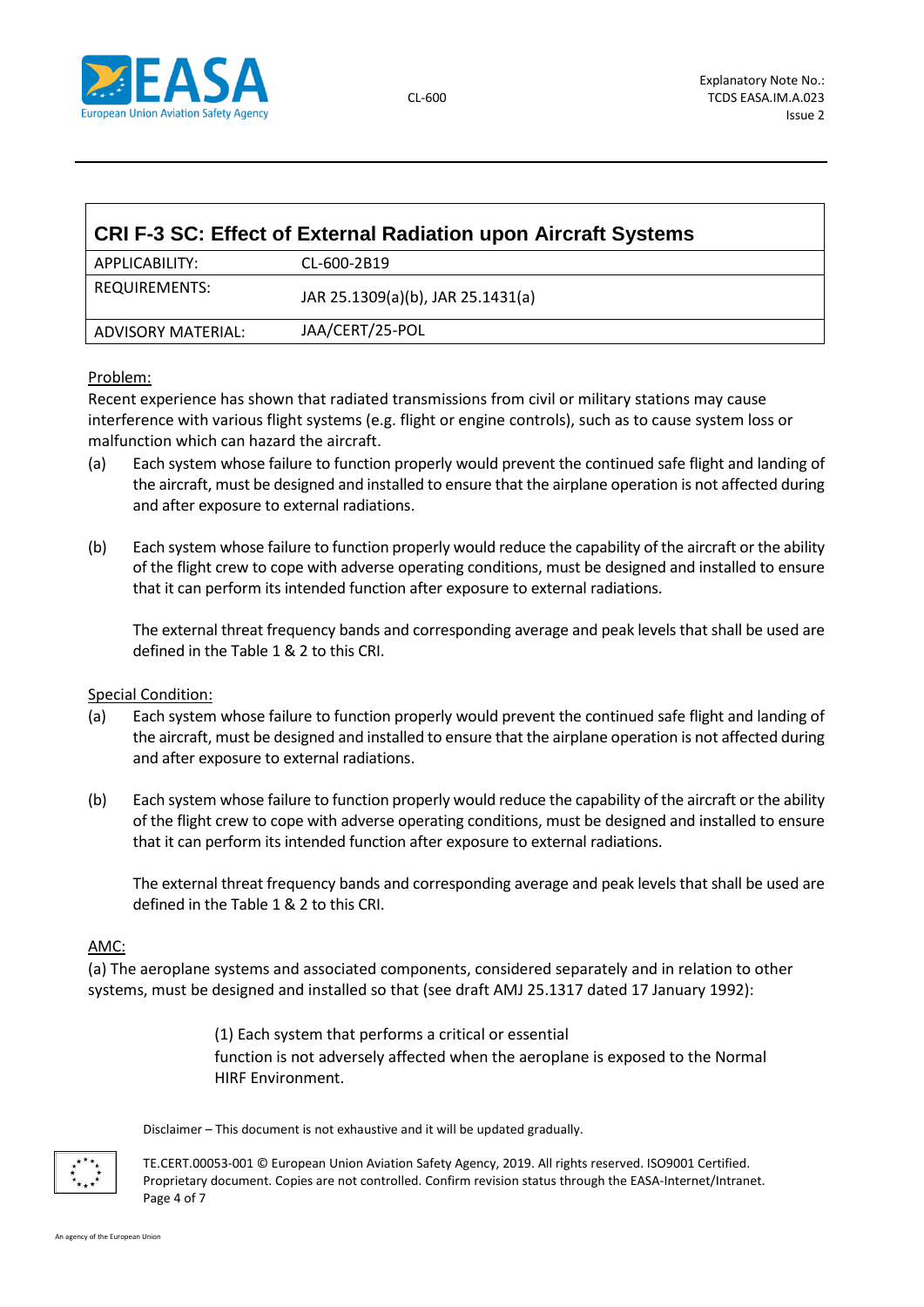

(2) All critical functions must not be adversely affected when the aeroplane is exposed to the Certification HIRF Environment.

(3) After the aeroplane is exposed to the Certification HIRF Environment, each affected system that performs a critical function recovers normal operation without requiring any crew action, unless this conflicts with other operational or functional requirements of that system.

(b) For the purpose of this section, the following definitions apply:

(1) Critical function: a function whose failure would prevent the continued safe flight and landing of the aeroplane.

(2) Essential function: a function whose failure would reduce the capability of the aeroplane or the ability of the crew to cope with adverse operating conditions.

(3) The definitions of Normal and Certification HIRF Environments are found in the Table 1 & 2.

# The High Intensity Radiated Fields (HIRF) Environments

(a) The Normal and Certification HIRF Environments frequency bands and corresponding average and peak levels are defined in Table 1 and Table 2.

(b) The HIRF Environments are defined in terms of field strength in volts per meter versus the given frequency range.

## Table 1

## Certification HIRF Environment

## Field Strengths in Volts/Meter

| Frequency |  |                   | Peak | Average |
|-----------|--|-------------------|------|---------|
|           |  | 10 kHz - 100 kHz  | 40   | 40      |
|           |  | 100 kHz - 500 kHz | 40   | 40      |
|           |  | 500 kHz - 2 MHz   | 40   | 40      |
|           |  | 2 MHz - 30 MHz    | 100  | 100     |
|           |  | 30 MHz - 70 MHz   | 20   | 20      |
|           |  | 70 MHz - 100 MHz  | 20   | 20      |
|           |  | 100 MHz - 200 MHz | 50   | 30      |
|           |  | 200 MHz - 400 MHz | 70   | 70      |

Disclaimer – This document is not exhaustive and it will be updated gradually.



TE.CERT.00053-001 © European Union Aviation Safety Agency, 2019. All rights reserved. ISO9001 Certified. Proprietary document. Copies are not controlled. Confirm revision status through the EASA-Internet/Intranet. Page 5 of 7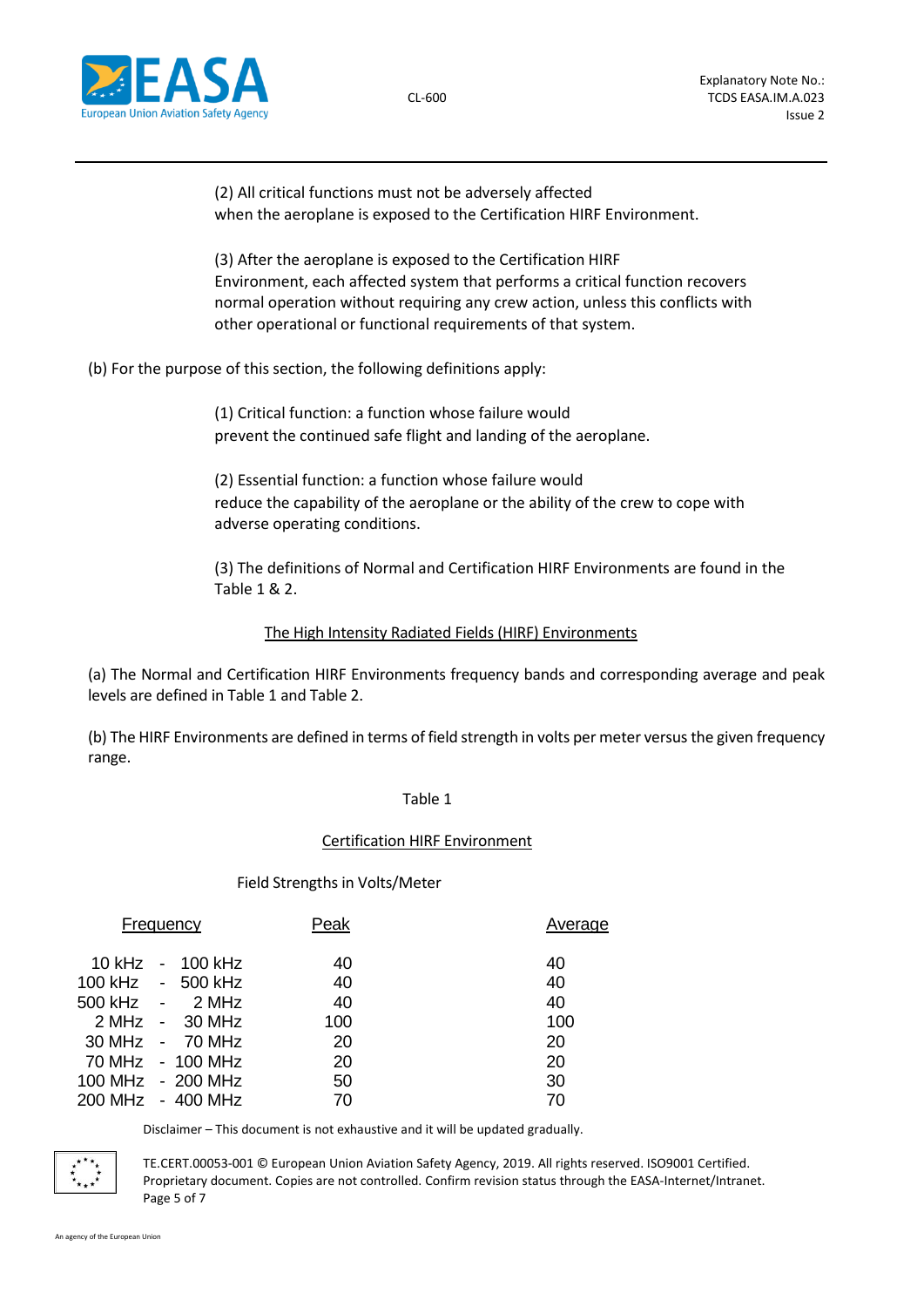

CL-600

| 400 MHz - 700 MHz |                         | 730  | 30  |  |
|-------------------|-------------------------|------|-----|--|
| 700 MHz - 1 GHz   |                         | 1300 | 70  |  |
|                   | 1 GHz - 2 GHz           | 2500 | 160 |  |
|                   | 2 GHz - 4 GHz           | 3500 | 240 |  |
|                   | $4 \text{ GHz}$ - 6 GHz | 3200 | 280 |  |
|                   | 6 GHz - 8 GHz           | 800  | 330 |  |
|                   | 8 GHz - 12 GHz          | 3500 | 330 |  |
|                   | 12 GHz - 18 GHz         | 1700 | 180 |  |

Note: At 10 kHz - 100 kHz a High Impedance Field of 320 V/m peak exists, AMJ 25.1317 should be refered to for the applicability of this environment.

#### Table 2

# Normal HIRF Environment

#### Field Strengths in Volts/Meter

| Frequency      |                              |                | Peak | Average |
|----------------|------------------------------|----------------|------|---------|
|                |                              |                |      |         |
| $10$ kHz       |                              | 100 kHz        | 20   | 20      |
| 100 kHz        | -                            | 500 kHz        | 20   | 20      |
| 500 kHz        |                              | 2 MHz          | 30   | 30      |
| 2 MHz          | $\overline{a}$               | 30 MHz         | 50   | 50      |
| 30 MHz         | $\blacksquare$               | 70 MHz         | 10   | 10      |
| 70 MHz         | $\blacksquare$               | <b>100 MHz</b> | 10   | 10      |
| 100 MHz        | $\blacksquare$               | <b>200 MHz</b> | 30   | 30      |
| <b>200 MHz</b> | $\qquad \qquad \blacksquare$ | 400 MHz        | 25   | 25      |
| 400 MHz        | $\blacksquare$               | 700 MHz        | 730  | 30      |
| 700 MHz        |                              | 1 GHz          | 40   | 10      |
| 1 GHz          | $\blacksquare$               | 2 GHz          | 1700 | 160     |
| 2 GHz          |                              | 4 GHz          | 3000 | 170     |
| 4 GHz          |                              | 6 GHz          | 2300 | 280     |
| 6 GHz          |                              | 8 GHz          | 530  | 230     |
|                |                              |                |      |         |

Disclaimer – This document is not exhaustive and it will be updated gradually.



TE.CERT.00053-001 © European Union Aviation Safety Agency, 2019. All rights reserved. ISO9001 Certified. Proprietary document. Copies are not controlled. Confirm revision status through the EASA-Internet/Intranet. Page 6 of 7